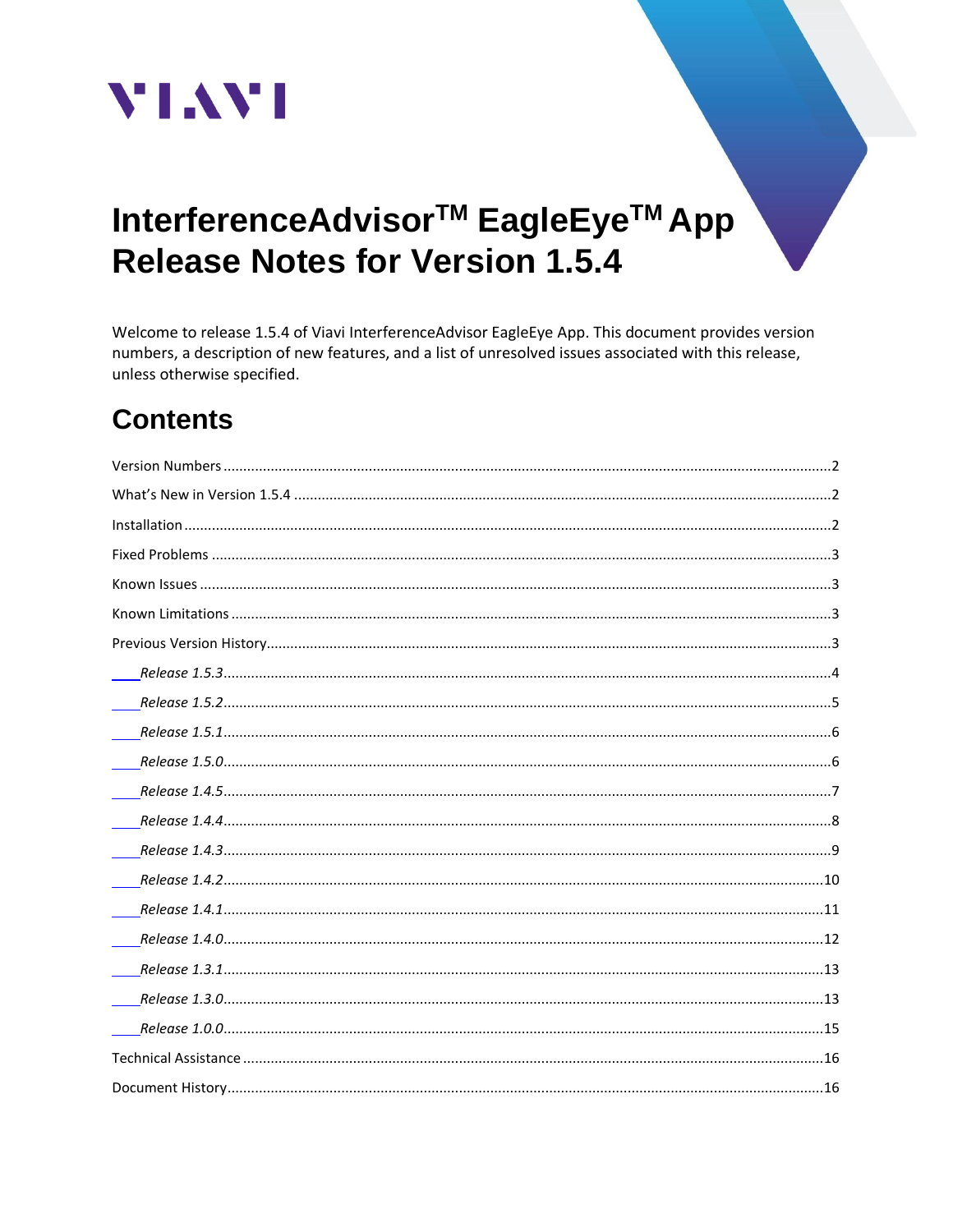## <span id="page-1-0"></span>**Version Numbers**

The following table lists the versions of related VIAVI hardware and/or software that can be used in conjunction with this release for InterferenceAdvisor EagleEye App.

#### **Software Application Version Configuration**

| . . |  |
|-----|--|
|     |  |

#### **Compatible Instrument Firmware Version**

| JD780A, JD780B, or JD740B series | 3.100.032 or higher  |
|----------------------------------|----------------------|
| CellAdvisor 5G                   | 5.075.006r or higher |
| OneAdvisor-800                   | 3.1.1                |

### <span id="page-1-1"></span>**What's New in Version 1.5.4**

New 'Screen Unlock' icon that allows users to unlock the screen of a connected instrument (CellAdvisor 5G or OneAdvisor-800)



## <span id="page-1-2"></span>**Installation**

- Online update is enabled with the following procedures:
	- o Run the EagleEye app.
	- o Go to **Settings**.
	- o Tap **About EagleEye**.
	- o Tap the **SOFTWARE UPDATE** button.

#### **System requirement**

- Android tablet (Samsung Galaxy Tab S2 9.7", S3 9.7", S4 10.5", or S5e 10.5", Android version 7.0/8.0 or higher) with the EagleEye app installed
- CellAdvisor JD780A, JD780B, or JD740B series (3.100.032 or higher), CellAdvisor 5G (Firmware 5.075.006r or higher) and ONA-800A (Bundle Firmware 3.1.1 or higher) with the following options installed: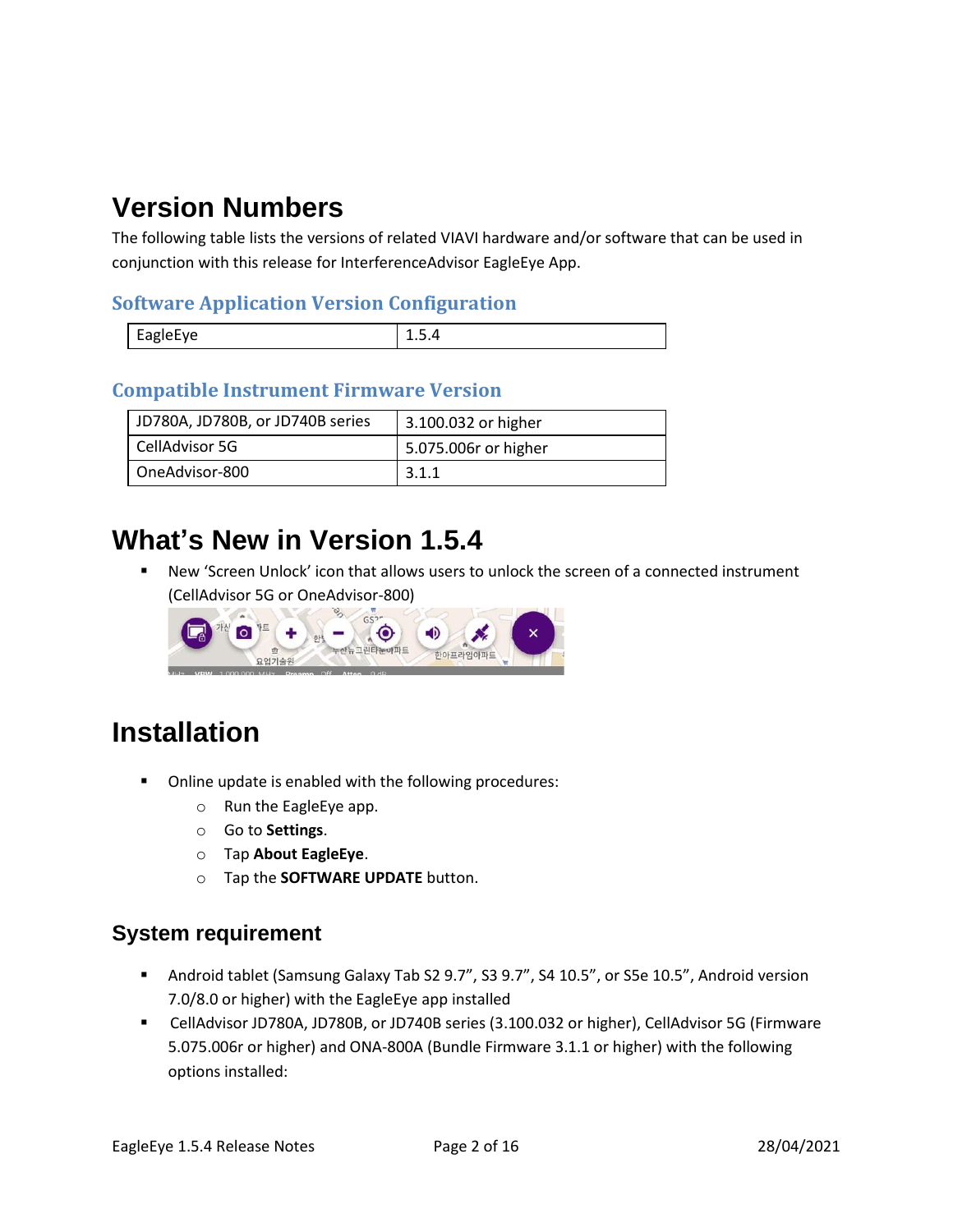CellAdvisor:

- o Option #011 Interference Analyzer (mandatory)
- o Option #010 GPS receiver and antenna (required for gated sweep mode)
- o Option #016 Wi-Fi connectivity (required for Wi-Fi communication)

CellAdvisor 5G:

- o Option S013 Interference Analyzer (mandatory)
- o Option S015 Gated Sweep (required for gated sweep mode)
- o Option S002 GPS Connectivity with GPS Antenna (required for gated sweep mode)
- o Option S004 Wi-Fi Connectivity (required for Wi-Fi communication)

ONA-800A:

- o Option SP-INTAN Interference Analyzer (mandatory)
- o Option SP-GSS Gated Sweep (required for gated sweep mode)
- o Option SP-GNSS GPS Connectivity with GPS Antenna (required for gated sweep mode)
- o Option MF-WIFI Connectivity (required for Wi-Fi communication)

### <span id="page-2-0"></span>**Fixed Problems**

■ Intermittently incorrect reading of Channel Power

## <span id="page-2-1"></span>**Known Issues**

▪ None

## <span id="page-2-2"></span>**Known Limitations**

▪ None

## <span id="page-2-3"></span>**Previous Version History**

This section provides history of previous software versions.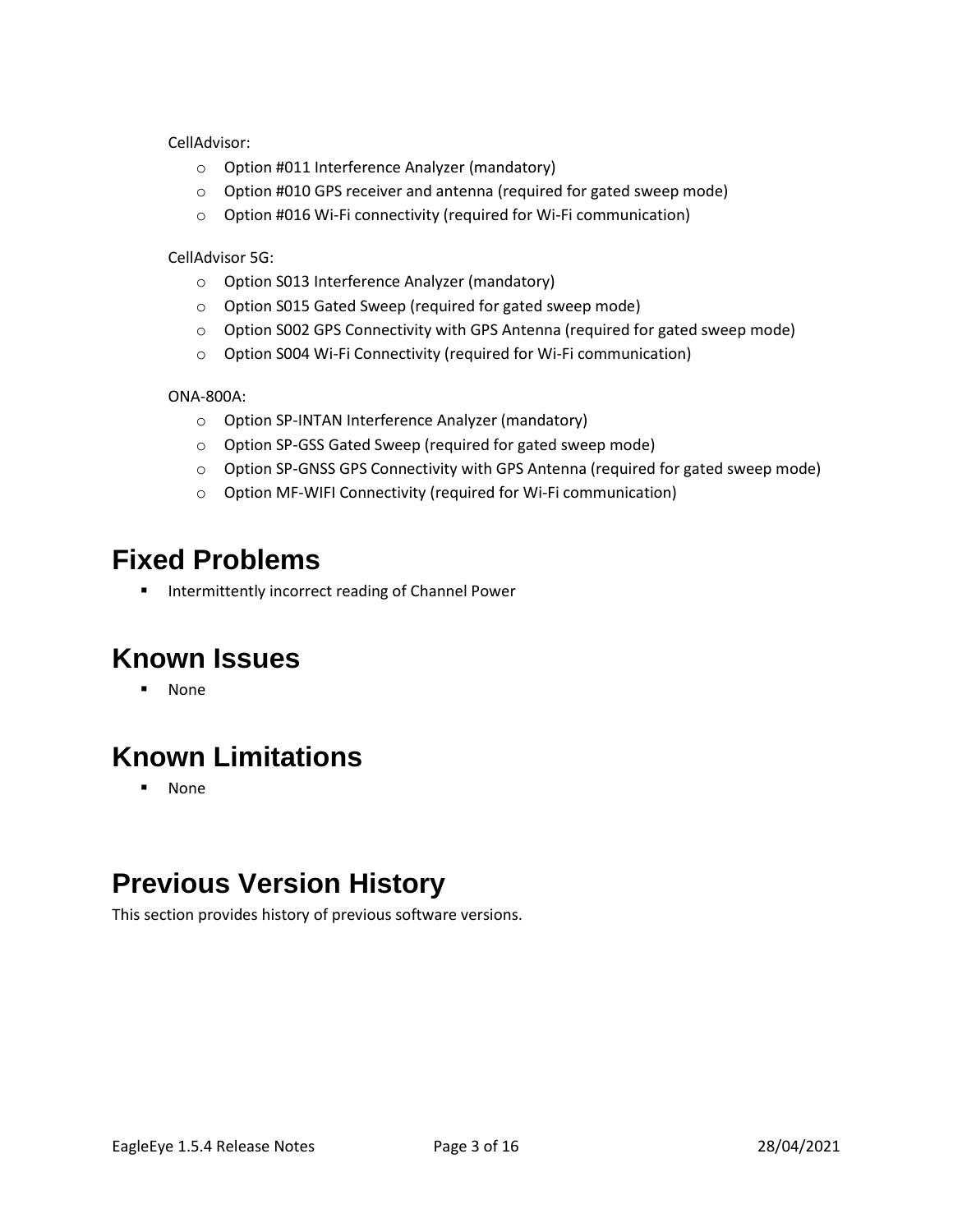## <span id="page-3-0"></span>*Release 1.5.3*

## **Version Numbers**

The following table lists the versions of related VIAVI hardware and/or software that can be used in conjunction with this release for InterferenceAdvisor EagleEye App.

#### **Software Application Version Configuration**

| -<br><b>EAGIAFVA</b><br>È<br>$-40.9 -$ | -<br><br> |
|----------------------------------------|-----------|

#### **Compatible Instrument Firmware Version**

| JD780A, JD780B, or JD740B series | 3.100.032 or higher  |
|----------------------------------|----------------------|
| CellAdvisor 5G                   | 5.075.006r or higher |
| OneAdvisor-800                   | 3.1.1                |

## **What's New in Version 1.5.3**

▪ None

### **Fixed Problems**

■ A marker set in the Spectrum Control view goes outside of the Peak Power bandwidth on the mini spectrum in the Map view.

#### **Known Issues**

▪ None

### **Known Limitations**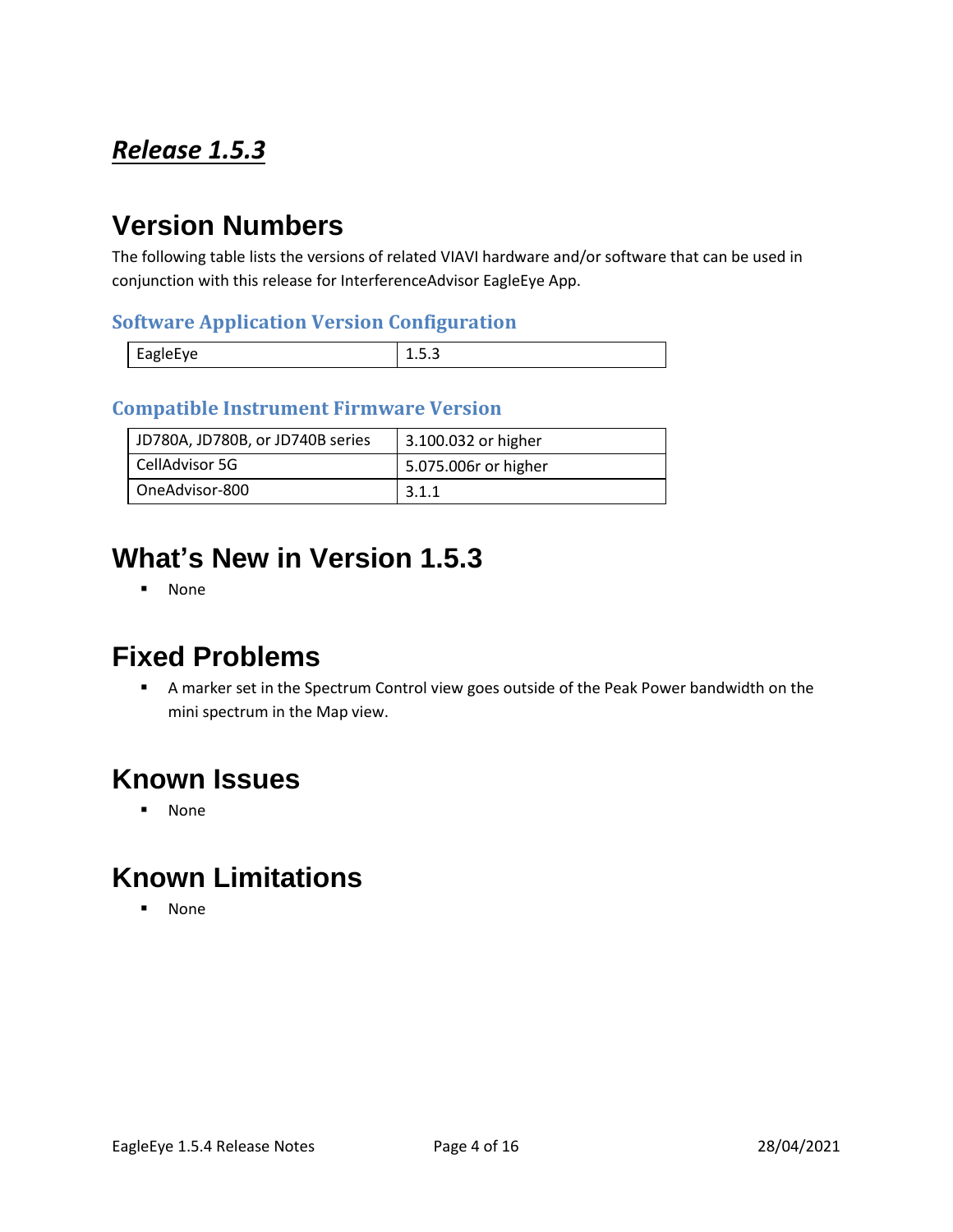## <span id="page-4-0"></span>*Release 1.5.2*

## **Version Numbers**

The following table lists the versions of related VIAVI hardware and/or software that can be used in conjunction with this release for InterferenceAdvisor EagleEye App.

#### **Software Application Version Configuration**

| <b>FARIAFVA</b><br>◡<br>יס~– | -<br> |
|------------------------------|-------|

#### **Compatible Instrument Firmware Version**

| JD780A, JD780B, or JD740B series | 3.100.032 or higher  |
|----------------------------------|----------------------|
| CellAdvisor 5G                   | 5.075.006r or higher |
| OneAdvisor-800                   | 3.1.1                |

## **What's New in Version 1.5.2**

▪ None

### **Fixed Problems**

- Pre-amp status mismatch between InterferenceAdvisor and CellAdvisor 5G/OneAdvisor-800
- Sweep mode mismatch between InterferenceAdvisor and CellAdvisor 5G/OneAdvisor-800
- GPS locking issue in China
- No display of spectrum trace on CellAdvisor 5G FW 5.070
- Gated Sweep mode set to ON in Spectrum Control view changed back to OFF in Map view

### **Known Issues**

▪ None

## **Known Limitations**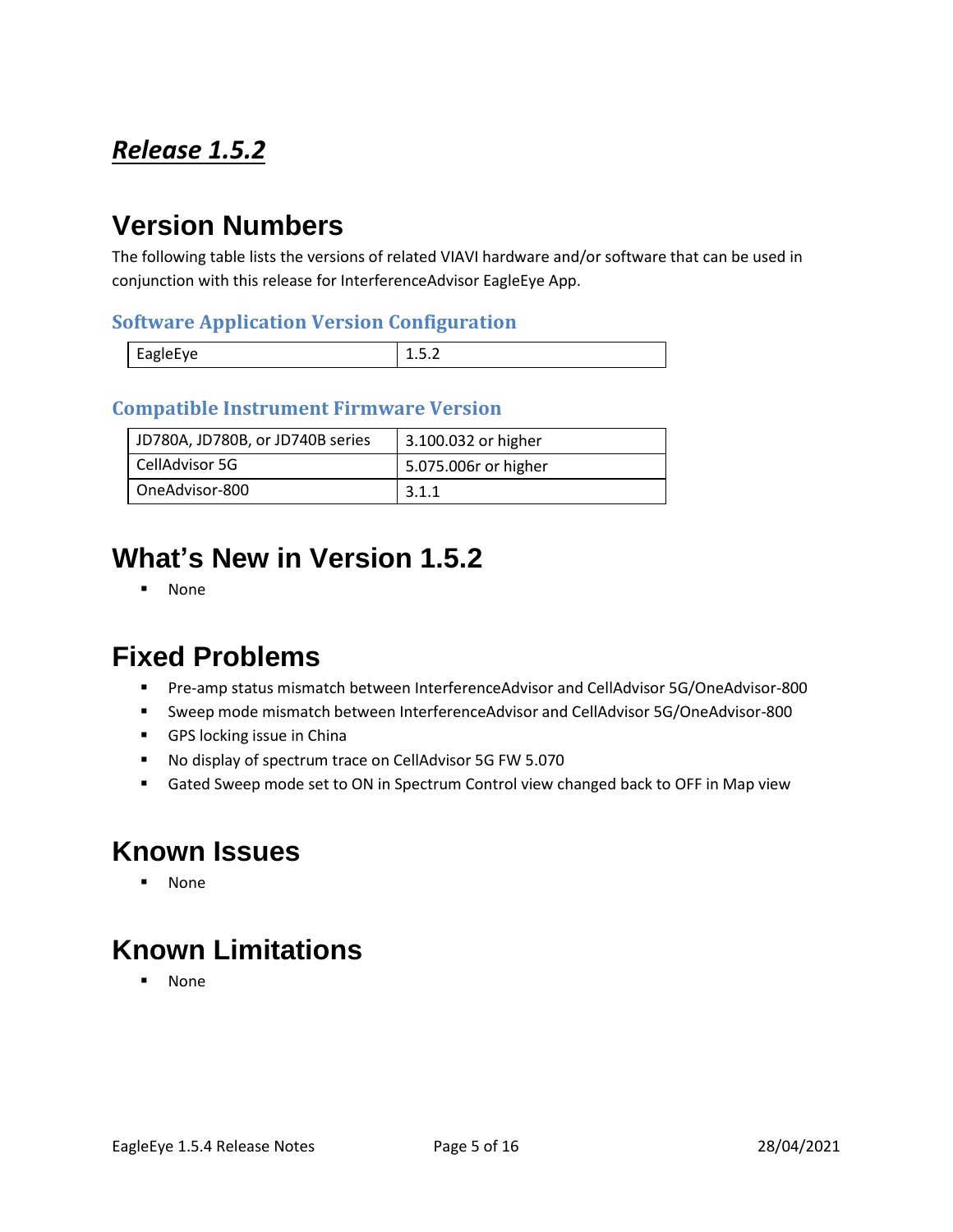## <span id="page-5-0"></span>*Release 1.5.1*

## **Version Numbers**

The following table lists the versions of related VIAVI hardware and/or software that can be used in conjunction with this release for InterferenceAdvisor EagleEye App.

#### **Software Application Version Configuration**

|          | - |
|----------|---|
| EagleEye | . |

#### **Compatible Instrument Firmware Version**

| JD780A, JD780B, or JD740B series | 3.100.032 or higher  |
|----------------------------------|----------------------|
| CellAdvisor 5G                   | 5.065.041r or higher |
| OneAdvisor-800                   | 1.2.0                |

## **What's New in Version 1.5.1**

▪ None

### **Fixed Problems**

■ Unable to Go Interference Hunting without Gated Sweep License and License disabled error

### **Known Issues**

■ Unable to Connect to CA5G/ONA-800 Connect to iPhone Hotspot

## **Known Limitations**

▪ None

### <span id="page-5-1"></span>*Release 1.5.0*

## **Version Numbers**

The following table lists the versions of related VIAVI hardware and/or software that can be used in conjunction with this release for InterferenceAdvisor EagleEye App.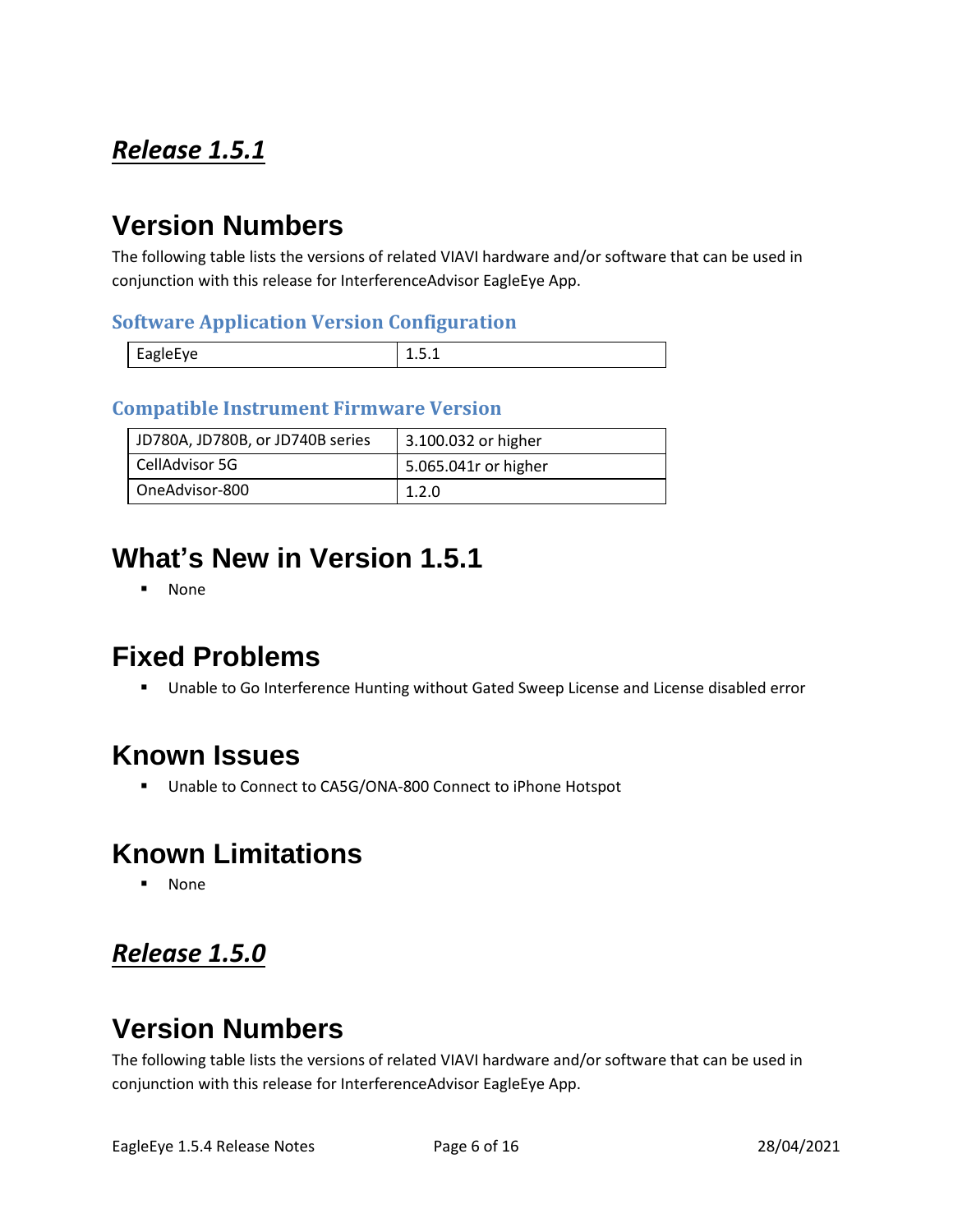#### **Software Application Version Configuration**

| . . |  |
|-----|--|
|-----|--|

#### **Compatible Instrument Firmware Version**

| JD780A, JD780B, or JD740B series | 3.100.032 or higher  |
|----------------------------------|----------------------|
| CellAdvisor 5G                   | 5.065.041r or higher |
| OneAdvisor-800                   | 1.2.0                |

## **What's New in Version 1.5.0**

- Interface with CellAdvisor 5G and OneAdvisor-800
- Wireline connectivity between the tablet and the instrument via Ethernet
- No need of software option #180 dedicated to InterferenceAdvisor Mobile

## **Fixed Problems**

▪ None

### **Known Issues**

▪ None

## **Known Limitations**

▪ None

#### <span id="page-6-0"></span>*Release 1.4.5*

## **Version Numbers**

The following table lists the versions of related VIAVI hardware and/or software that can be used in conjunction with this release for InterferenceAdvisor EagleEye App.

#### **Software Application Version Configuration**

EagleEye  $\begin{array}{|c|c|c|c|c|c|c|c|c|} \hline 1.4.5 \end{array}$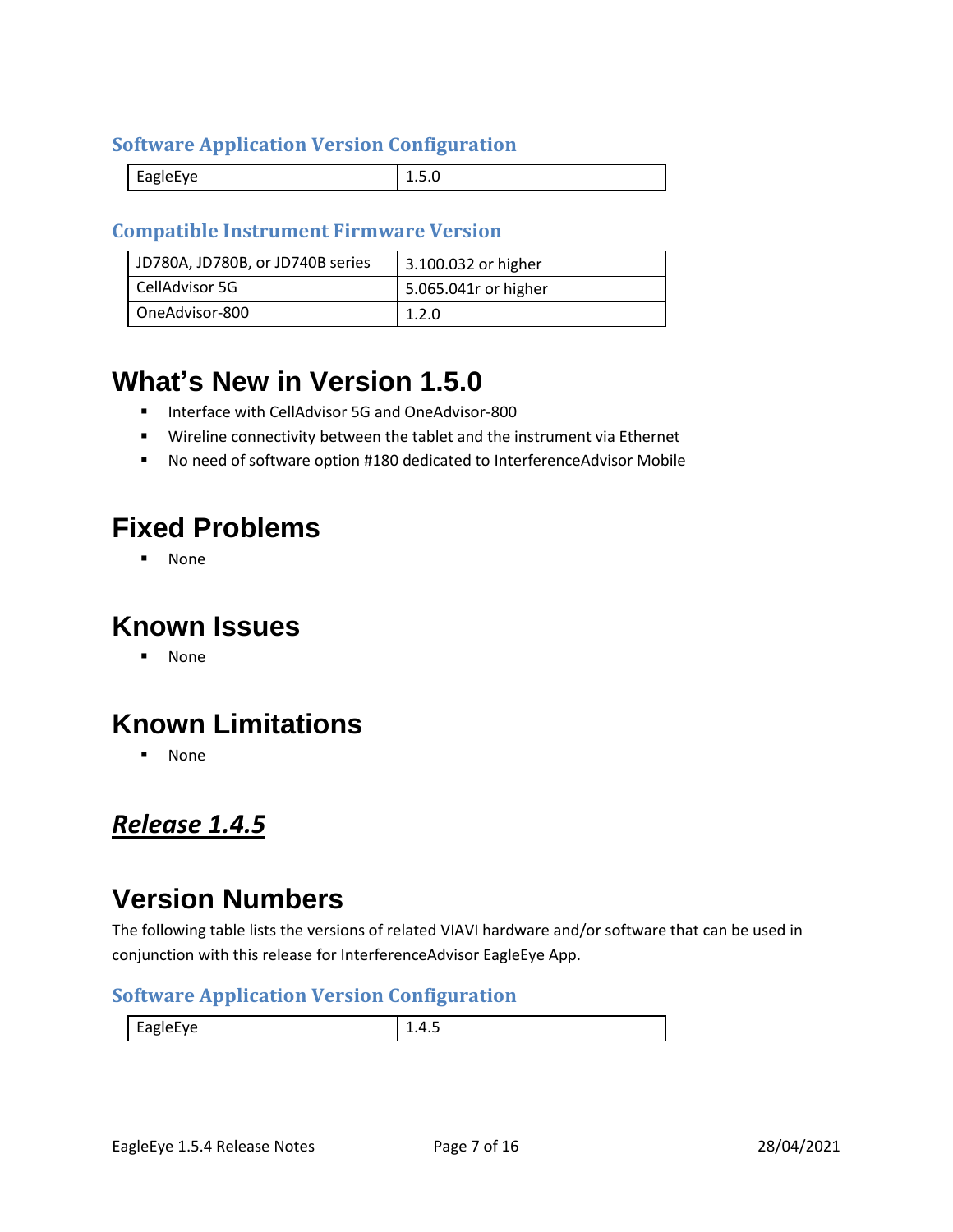#### **Compatible CellAdvisor Firmware Version**

JD780A, JD780B, or JD740B series | 3.100.032 or higher

## **What's New in Version 1.4.5**

▪ None

## **Fixed Problems**

■ Communication freeze when connected to a CellAdvisor with its Web Remote turned on or not properly turned off on the instrument

### **Known Issues**

▪ None

## **Known Limitations**

▪ None

### <span id="page-7-0"></span>*Release 1.4.4*

### **Version Numbers**

The following table lists the versions of related VIAVI hardware and/or software that can be used in conjunction with this release for InterferenceAdvisor EagleEye App.

#### **Software Application Version Configuration**

|  | 1018-VP |  |
|--|---------|--|
|--|---------|--|

#### **Compatible CellAdvisor Firmware Version**

| JD780A, JD780B, or JD740B series | 3.100.032 or higher |
|----------------------------------|---------------------|
|----------------------------------|---------------------|

## **What's New in Version 1.4.4**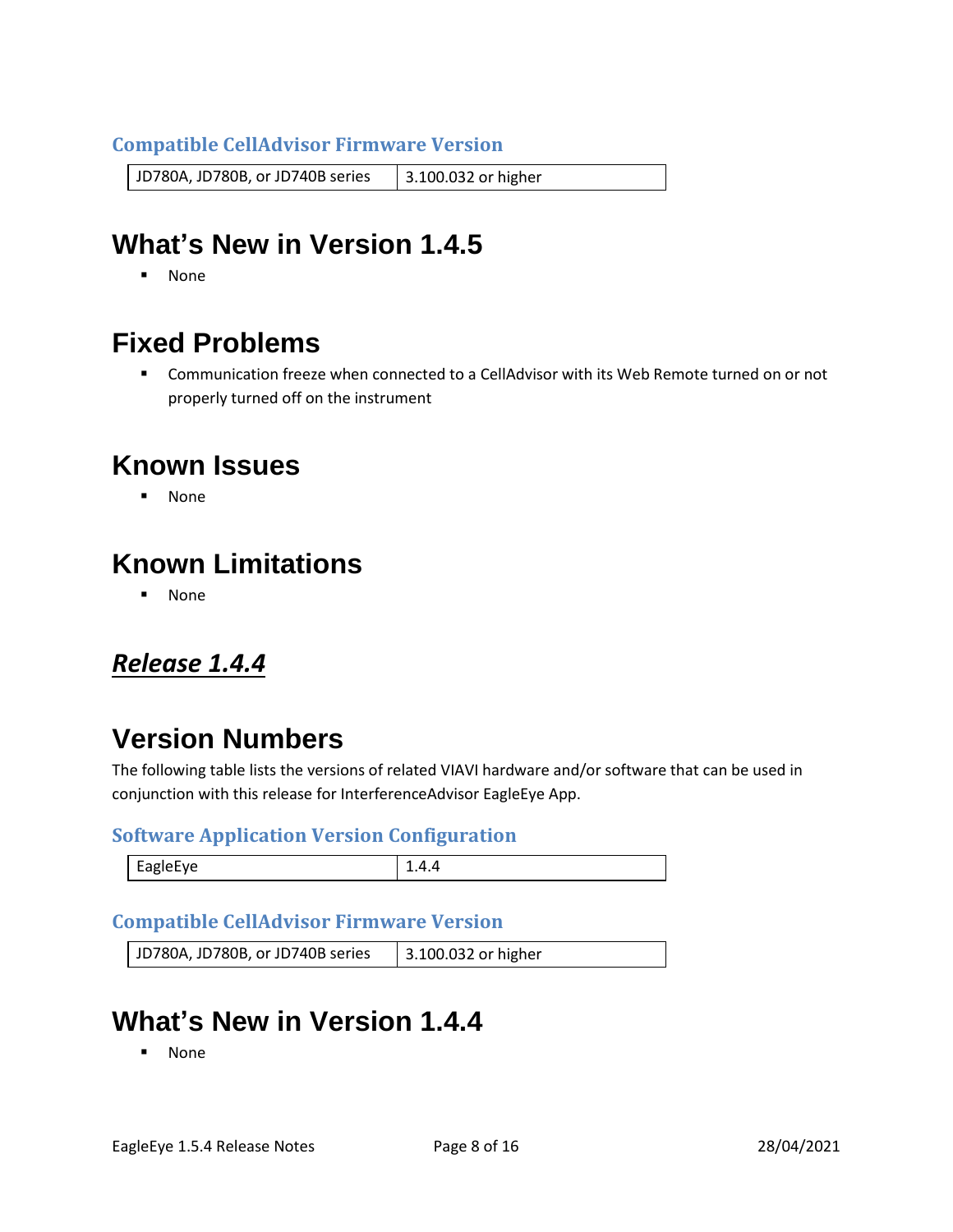## **Fixed Problems**

■ Could not update software to version 1.4.3 in EagleEye

## **Known Issues**

▪ None

## **Known Limitations**

▪ None

#### <span id="page-8-0"></span>*Release 1.4.3*

# **Version Numbers**

The following table lists the versions of related VIAVI hardware and/or software that can be used in conjunction with this release for InterferenceAdvisor EagleEye App.

#### **Software Application Version Configuration**

| EagleEye | 14 |
|----------|----|

#### **Compatible CellAdvisor Firmware Version**

JD780A, JD780B, or JD740B series | 3.100.032 or higher

### **What's New in Version 1.4.3**

▪ Support of new display resolution (2560 x 1600 pixels) of Samsung Galaxy Tab S4

### **Fixed Problems**

■ After creating a report file, could not open the saved file in .pdf

## **Known Issues**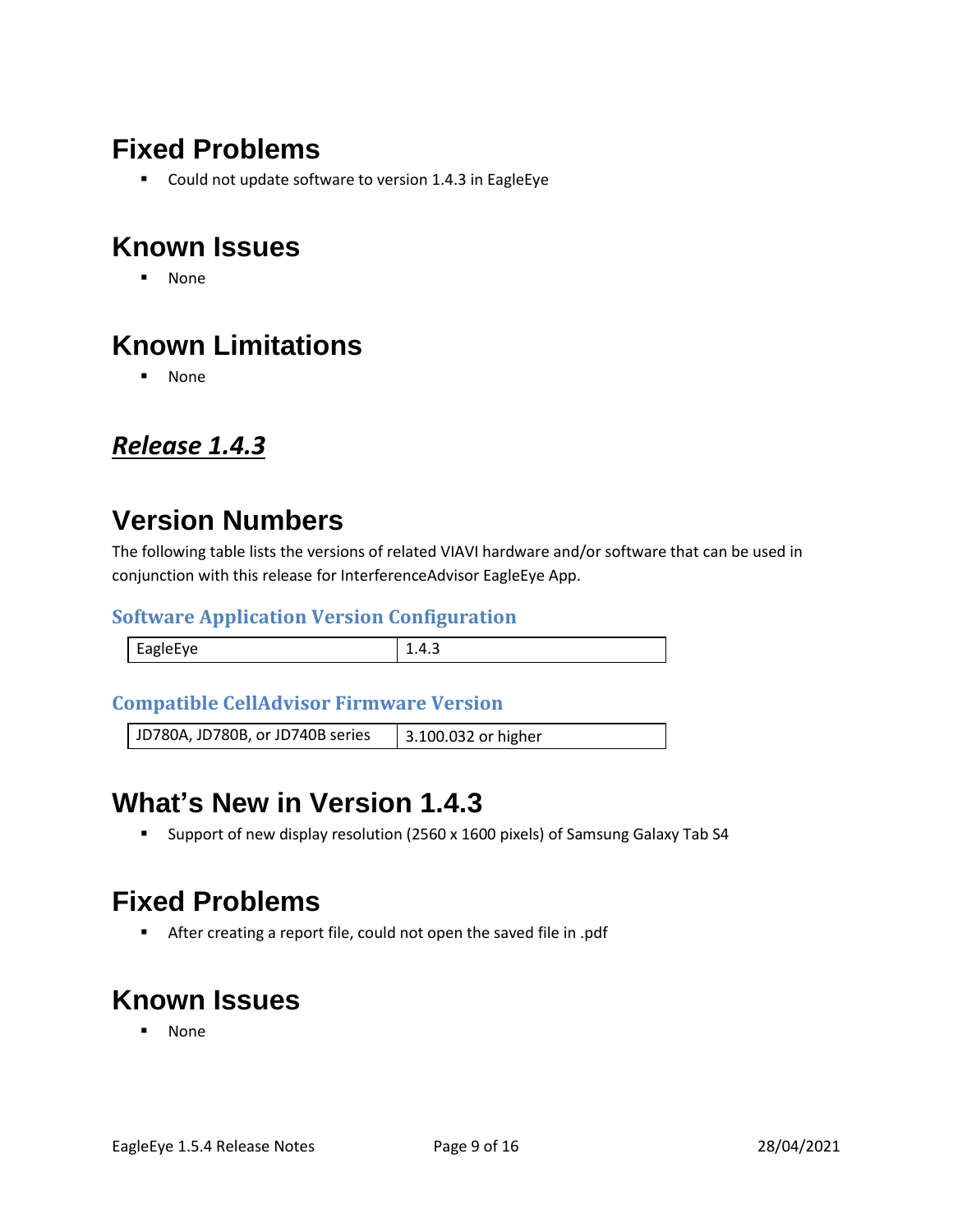## **Known Limitations**

▪ None

### <span id="page-9-0"></span>*Release 1.4.2*

## **Version Numbers**

The following table lists the versions of related VIAVI hardware and/or software that can be used in conjunction with this release for InterferenceAdvisor EagleEye App.

#### **Software Application Version Configuration**

| <b>EAGLAFVA</b><br>-- |  |
|-----------------------|--|
|                       |  |

#### **Compatible CellAdvisor Firmware Version**

JD780A, JD780B, or JD740B series 3.090.032 or higher

## **What's New in Version 1.4.2**

▪ None

## **Problems**

- Crash on the spectrum view inside the replay mode
- License validation error on a registered tablet

### **Known Issues Fixed**

▪ None

## **Known Limitations**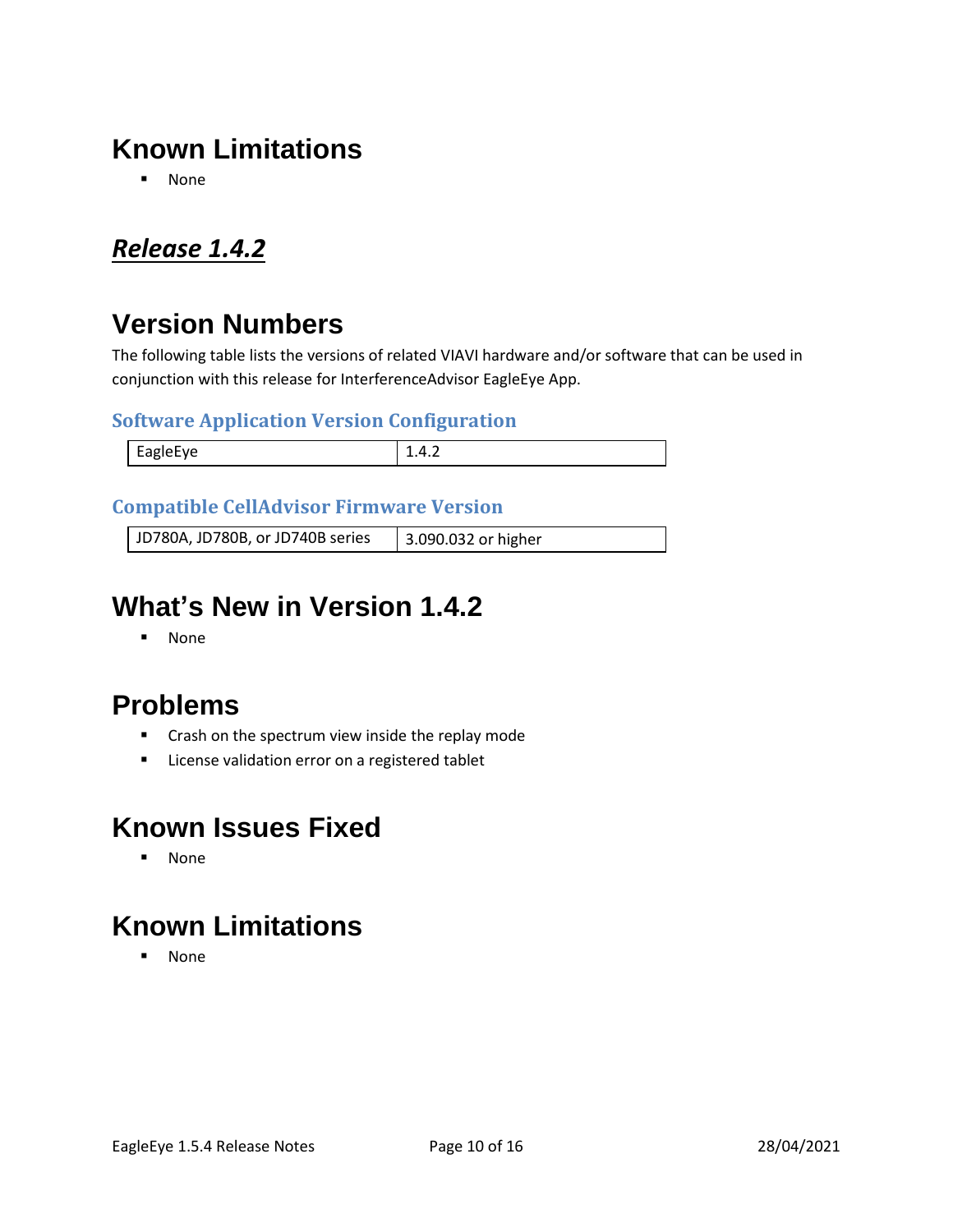## <span id="page-10-0"></span>*Release 1.4.1*

# **Version Numbers**

The following table lists the versions of related VIAVI hardware and/or software that can be used in conjunction with this release for InterferenceAdvisor EagleEye App.

#### **Software Application Version Configuration**

| <b>FARIAFVA</b> | ---- |
|-----------------|------|

#### **Compatible CellAdvisor Firmware Version**

JD780A, JD780B, or JD740B series | 3.090.032 or higher

### **What's New in Version 1.4.1**

**■** Timestamp added to the breadcrumb details in the Map view and the History

### **Fixed Problems**

- Offline Map Downloader
	- o Improved to load the world map when going to the offline map downloader
	- o Changed to go to my location when the 'my location' icon is tapped once
	- $\circ$  Changed to load a map area initially based on the current location for a first-time user
- For users in China only Fixed the GPS lock problem with OpenStreetMap. It requires the language setting set to Chinese to have the GPS work properly.

## **Known Issues**

▪ None

## **Known Limitations**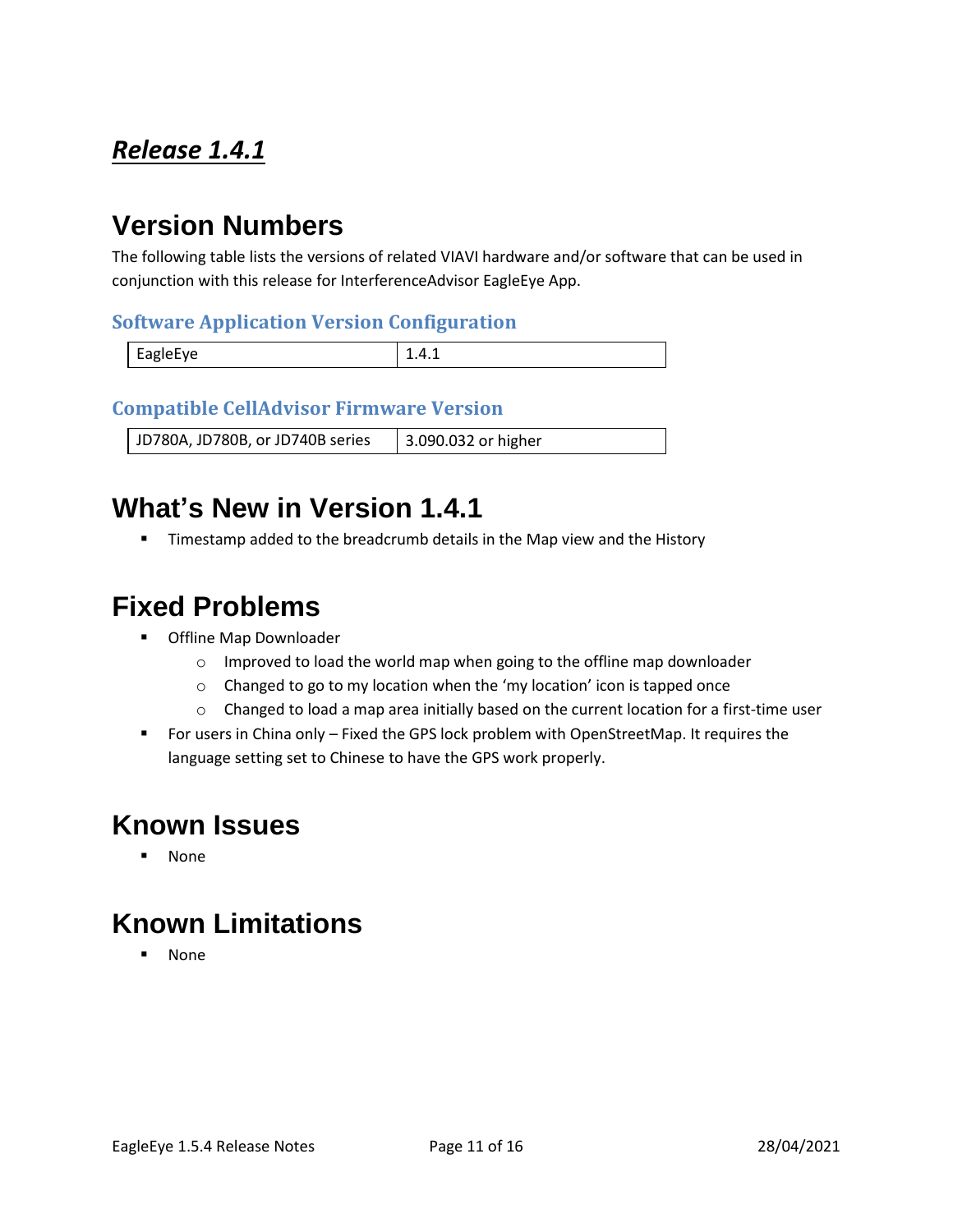## <span id="page-11-0"></span>*Release 1.4.0*

# **Version Numbers**

The following table lists the versions of related VIAVI hardware and/or software that can be used in conjunction with this release for InterferenceAdvisor EagleEye App.

#### **Software Application Version Configuration**

| <b>FA</b> ZIPFVP<br>$-90 - -$ | 1.T.V |
|-------------------------------|-------|

#### **Compatible CellAdvisor Firmware Version**

JD780A, JD780B, or JD740B series | 3.090.032 or higher

### **What's New in Version 1.4.0**

- New enhancement release of software application with the following features:
	- o Supportability of OpenStreetMap and offline maps
	- o Autosave of trace data and screenshots
	- o Display of warning message at the start of the EagleEye app
	- o Software update without connecting to a CellAdvisor
	- o Addition of the spectrum 'Hold' button to pause/resume the trace update
	- o Touch screen lock when driving
	- o Language in Chinese

### **Fixed Problems**

▪ None

### **Known Issues**

▪ None

## **Known Limitations**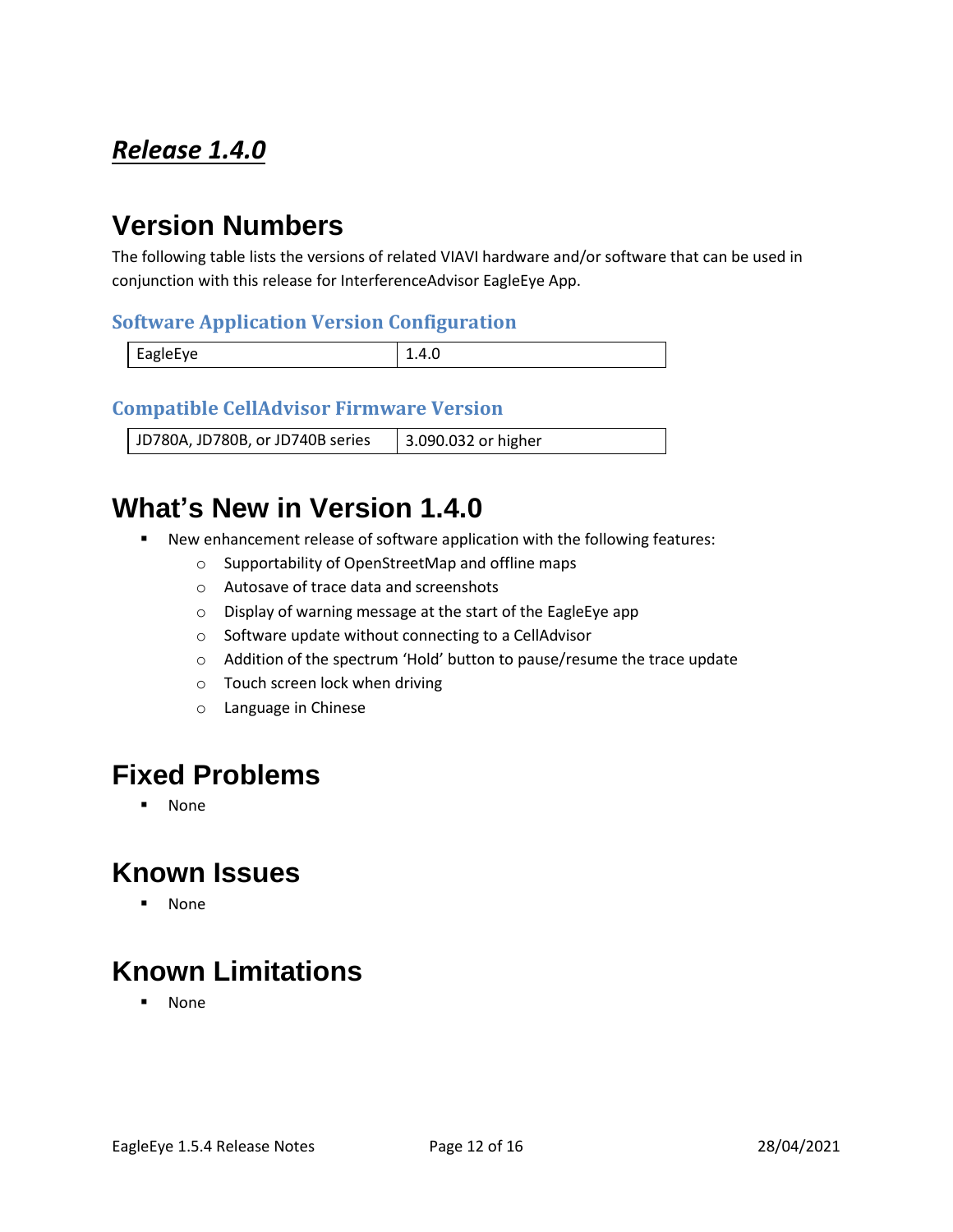## <span id="page-12-0"></span>*Release 1.3.1*

## **Version Numbers**

The following table lists the versions of related VIAVI hardware and/or software that can be used in conjunction with this release for InterferenceAdvisor EagleEye App.

#### **Software Application Version Configuration**

|          | - |
|----------|---|
| EagleEye |   |

#### **Compatible CellAdvisor Firmware Version**

| JD780A, JD780B, or JD740B series | 3.065.447, 3.066.047, 3.070.041 |
|----------------------------------|---------------------------------|
|                                  | and later                       |

### **What's New in Version 1.3.1**

- New enhancement release of software application with the following features:
	- o If there is no server response, users can still use the EagleEye app without closing it.

## **Fixed Problems**

▪ None

## **Known Issues**

▪ None

## **Known Limitations**

▪ None

### <span id="page-12-1"></span>*Release 1.3.0*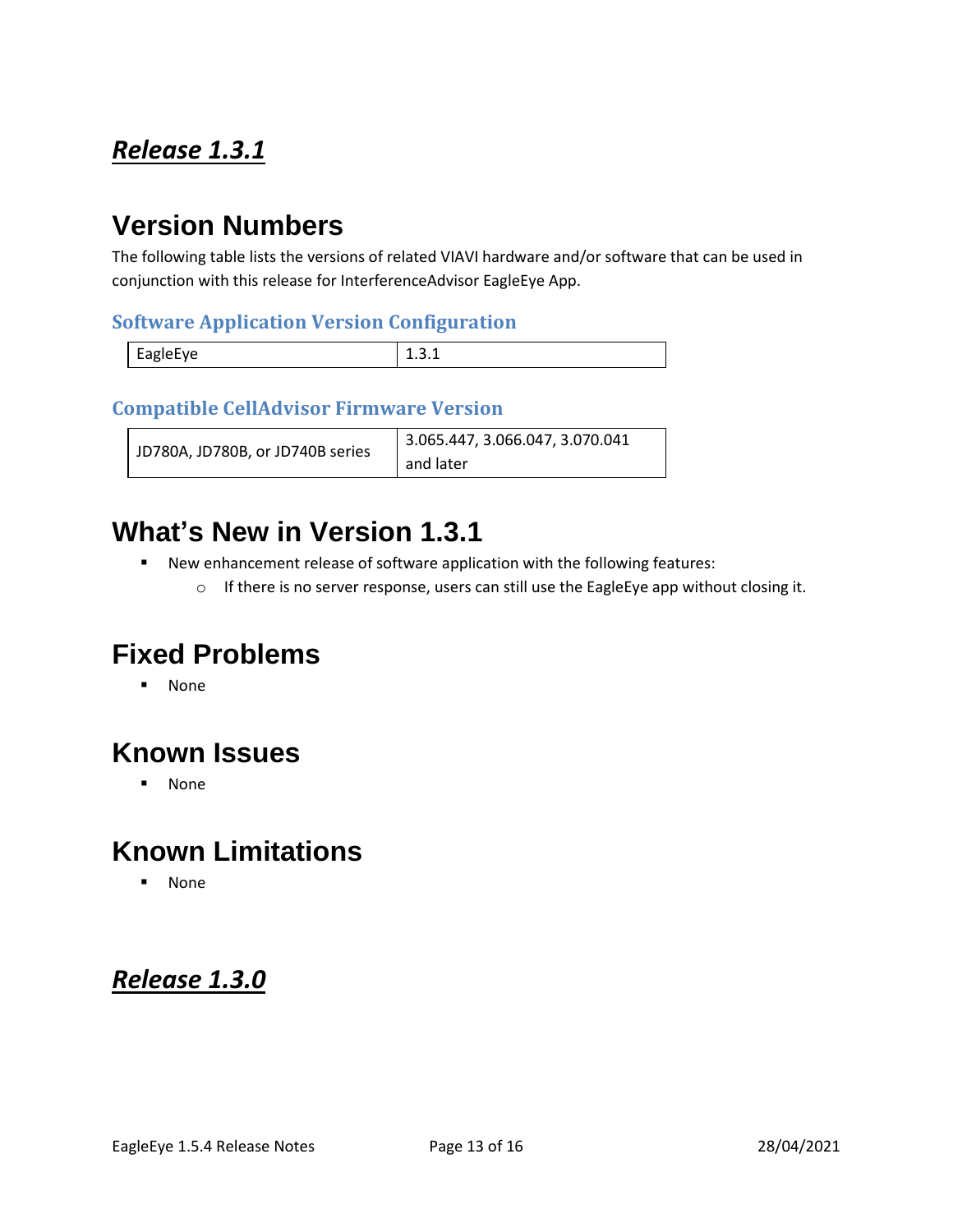# **Version Numbers**

The following table lists the versions of related VIAVI hardware and/or software that can be used in conjunction with this release for InterferenceAdvisor EagleEye App.

#### **Software Application Version Configuration**

| <b>FABIPFVP</b><br>Lupic- | - - - - - |
|---------------------------|-----------|
|                           |           |

#### **Compatible CellAdvisor Firmware Version**

```
JD780A, JD780B, or JD740B series
                         3.065.447, 3.066.047, 3.070.041 
                         and later
```
## **What's New in Version 1.3.0**

- New enhancement release of software application with the following features:
	- o Mini spectrogram on the map view (real time)
	- o Enable a marker to easily set and move to a designated frequency
	- $\circ$  Sensitivity mode to support a quick move to an optimized mode based on pre-defined settings (shortcut)
	- o Sweep mode control between Fast and Normal
	- o Enable tracking settings
	- $\circ$  Enable peak power bandwidth setting so that users can set peak power bandwidth to be included on location estimation within the span
	- o Enable a voice prompt repeatedly after the first estimation
	- o Add a hide and show menu
	- o Add s shortcut to show satellite view
	- o Alarm sound control for spectrum limit alarm and/or map view alarm
	- o Improve usability to quickly access and/or change configurations.
	- o Spectrum information display (RBW, Atten, Preamp)
	- $\circ$  Add channel power bandwidth setting values on the spectrum display (Mini spectrum, Spectrum, Spectrum Control)
	- o Match the color set in a map view and a history view
	- o USBTMC communication
	- o Support gated sweep setting for TDD interference hunting
	- o License activation control
	- o Logging with power history graph

## **Fixed Problems**

**None**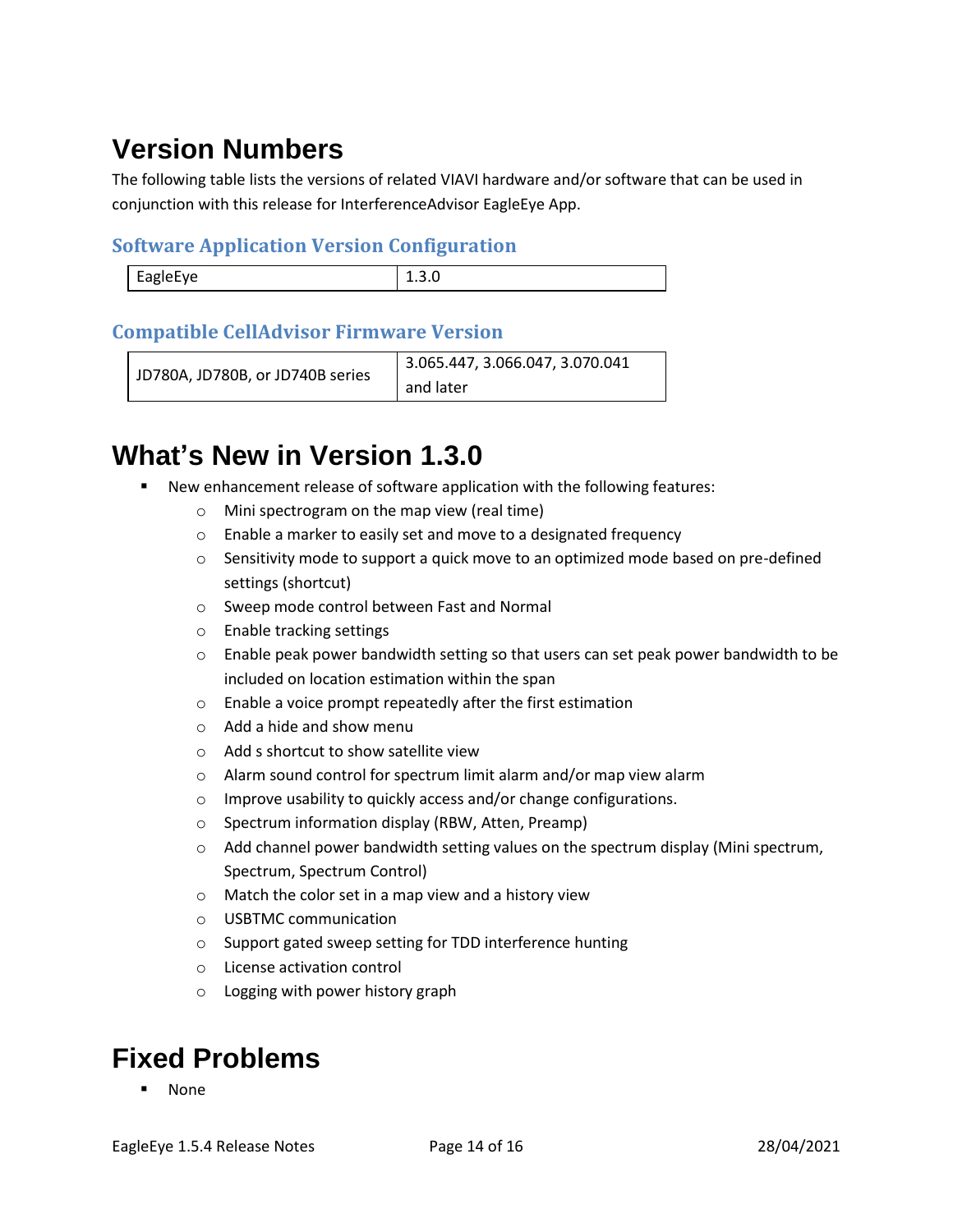## **Known Issues**

▪ None

## **Known Limitations**

▪ None

### <span id="page-14-0"></span>*Release 1.0.0*

## **Version Numbers**

The following table lists the versions of related VIAVI hardware and/or software that can be used in conjunction with this release for InterferenceAdvisor EagleEye App.

#### **Software Application Version Configuration**

| EagleEye |  |
|----------|--|
|          |  |

#### **Compatible CellAdvisor Firmware Version**

JD780A, JD780B, or JD740B series  $\parallel$  3.061.xxx and later

## **What's New in Version 1.0.0**

- First release of software application with the following features:
	- o Visualize received signal strength on the roads
	- o Indicate suspected area of interference onto map
	- o Directions and navigations
	- o Spectrum control and display

### **Fixed Problems**

▪ None

## **Known Issues**